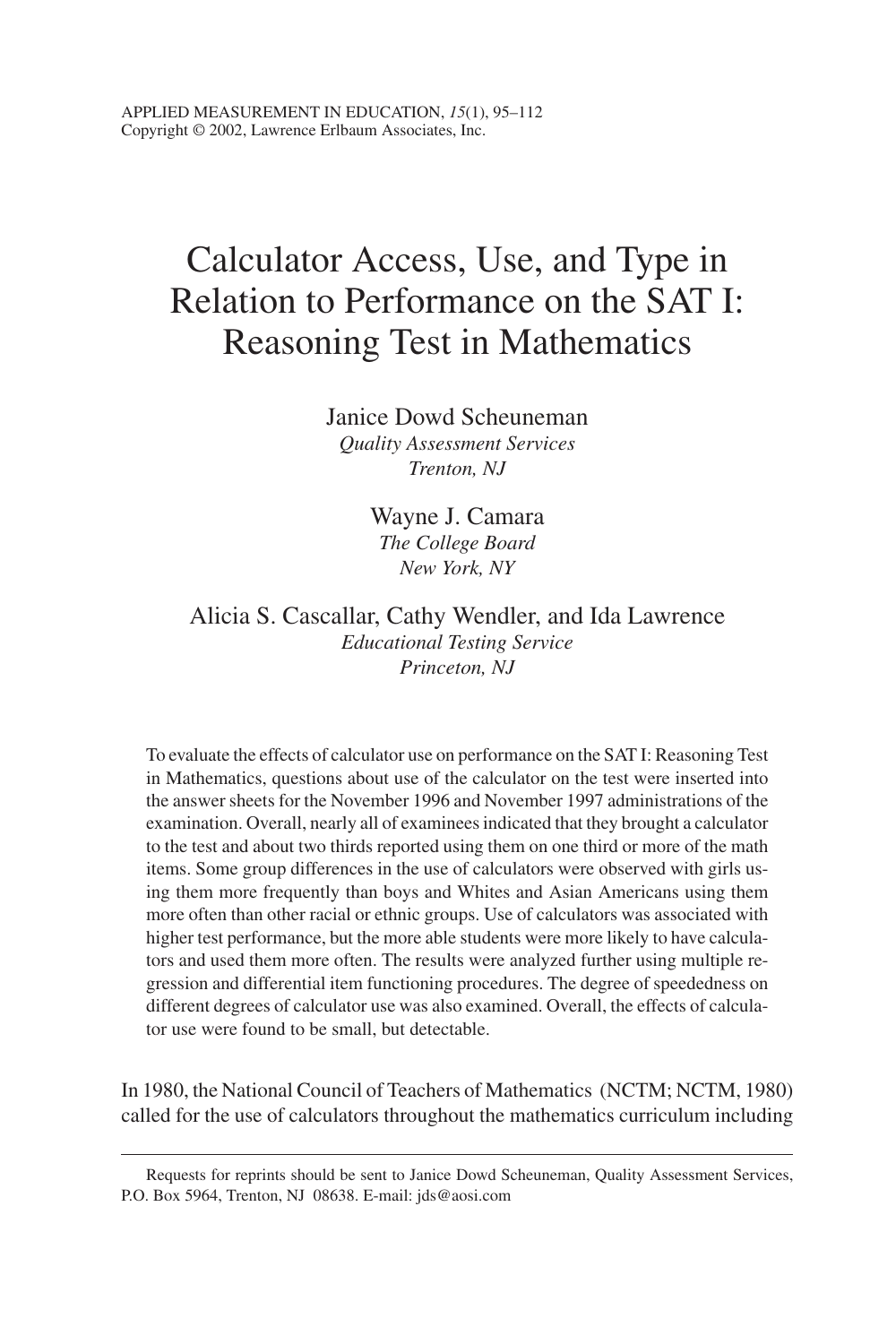standardized tests. These sentiments were formalized and more broadly promulgated with the release of national standards in mathematics (NCTM, 1989). After a panel of mathematics educators initially recommended against using calculators on the SAT in 1986, the College Board reconsidered this issue 4 years later and announced it would permit students to use a calculator when the revised SAT I was released in March 1994.

Although equity and cost concerns were raised by some, reactions in the mathematics and educational communities were largely quite positive (Rigol, 1993). Calculators were then used in an overwhelming majority of high school math courses by a majority of students in all types of schools. A survey of calculator usage (Maroney, 1990) revealed that over 70% of urban and rural schools permitted calculator use on homework and classwork. Over 70% of urban and 55% of rural students were also permitted to use calculators on some tests; and 65% and 55% of urban and rural schools, respectively, reported that 9 out of 10 college-bound students owned or had regular access to a calculator. The use of calculators on the SAT was therefore seen to increase the instructional relevance and validity of the test.

A series of studies were then undertaken to explore the feasibility and effects of calculator use before the release of the new SAT I. A field trial examined calculator effects on a new item type, student-produced responses (SPRs). Unlike multiple-choice items, the SPRs required students to write (or "grid-in") the response on their answer sheet. Students using a calculator performed slightly better than students not using a calculator (mean difference of 0.12 on a 55-item test) with no interaction between gender and calculator use (Braswell & Jackson, 1991). A subsequent field trial found that (a) calculators had no effect on speededness; (b) calculator-sensitive items could be predicted by test developers, and thus could be removed from any test form prior to administration; (c) the type of calculator did not significantly affect test performance; and (d) gender and ethnicity had little effect on the size of calculator effects, but prior experience using calculators on tests appeared beneficial (Bridgeman, Harvey, & Braswell, 1995). Calculator use overall did appear to have a moderate effect for students at all ability levels. Overall, these differences were about 10 to 15 points on the SAT-Math compared to a standard deviation of about 100 points.

In June 1991, the College Board began to offer the SAT II Math Level II Subject test in both a calculator-required form (IIC) and a form that did not permit a calculator (II). Harvey, Jackson, and Faecher (1993) found that students choosing to take the calculator-required form did not differ substantially in preparation and background characteristics. Morgan (2000) reported that boys and Whites taking the Advanced Placement Calculus examinations were more likely to own their own calculators and use calculators with the most advanced features (e.g., computer algebra systems), and girls were more likely to use calculators more often in the classroom and on exams than boys.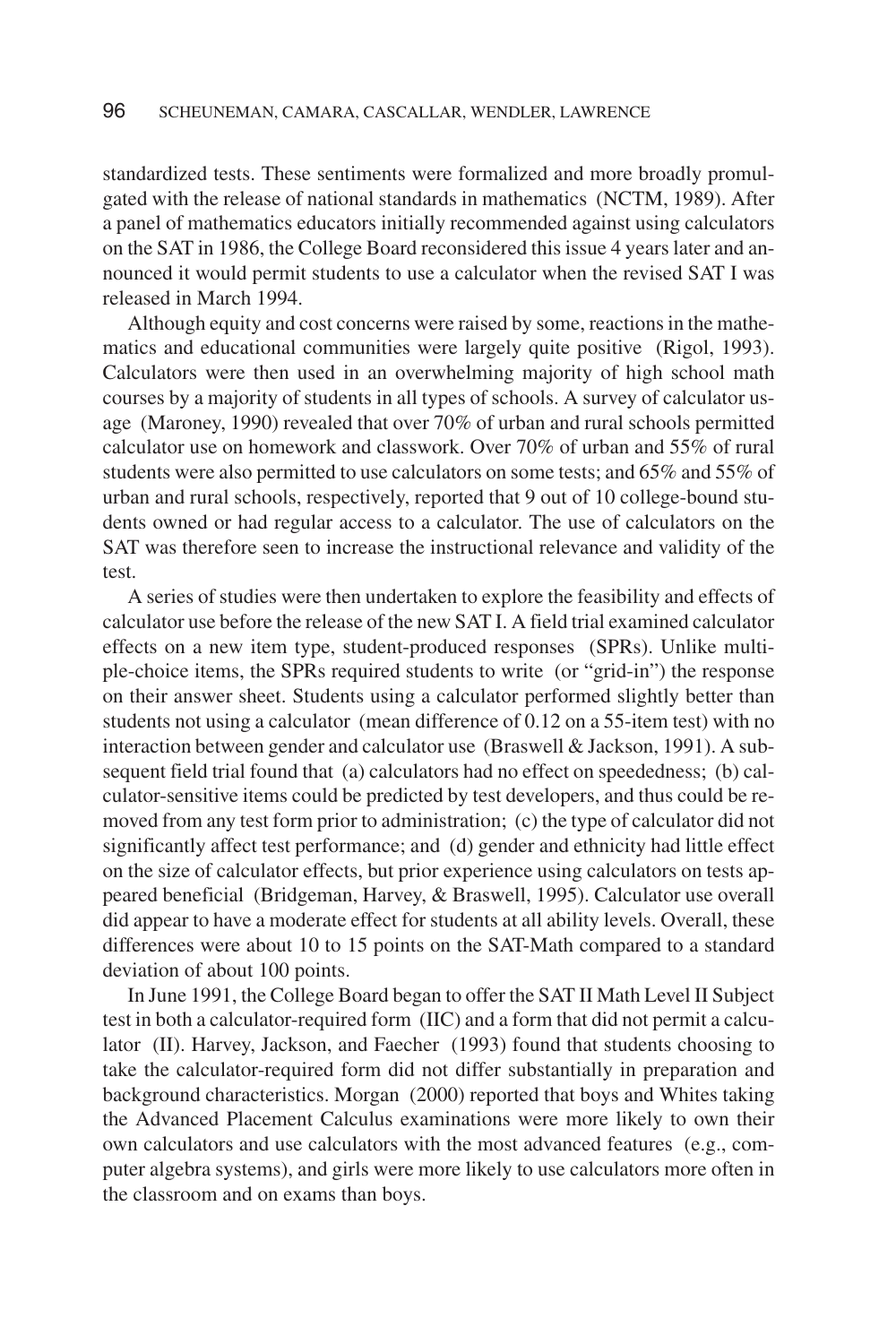Calculators can either increase or decrease the construct validity of items on a math test if calculator-sensitivity is not considered before constructing the test (Bridgeman et al., 1995). Researchers have reported significant calculator effects for items requiring complex computations (Hearn & Loyd, 1987; Loyd, 1991), but items that were more conceptual and required less complex computations were equally difficult with or without calculators. Gao (1997) found calculators had a negative impact on 10th-grade students on the PLAN Mathematics test and 12th-grade students on the ACT Assessment. The effect sizes were larger for 10th graders. Lower proportions of students using calculators in 10th grade than in 12th grade may explain some of these differences. In addition, differences between the calculator and no-calculator groups on the PLAN in the 10th grade were largest for African Americans and the mean difference between White students and African American students increased from 2.7 without calculators to 3.1 with calculators  $(z = 2.058, p < .05)$ . Mean ACT math scores increased for virtually all groups when calculator use was permitted, regardless of gender, ethnicity, income, and high school grades and courses completed (Colton, 1997).

Since the introduction of the calculator on the SAT in 1994, more tests have permitted calculator use. NCTM (1999) reaffirmed its support of calculator usage, recommending that "authors, publishers, and writers of assessment, evaluation, and mathematics competition instruments should integrate calculator applications into their published work" (p. 5). Today, the ACT, Advanced Placement Calculus examinations, National Assessment of Educational Progress, SAT II: Math Subject tests, and many state assessments in math permit or require calculator use for a portion or all of the test. Equity concerns, such as familiarity with calculators, access to calculators, and regular use of calculators in class and on tests have also decreased. Mullis, Dossey, Owen, and Phillips (1991) reported 98% of high school seniors owned or their family owned a calculator and over 80% of these students had at least a scientific calculator. A 1999 survey of high school mathematics curricula reported that 99.9% of schools either require or permit calculators for precalculus and trigonometry, with 95% requiring or permitting calculators in algebra and graphing calculators increasingly required for advanced courses (Dion et al., 2000).

Students are asked about their access to and use of a calculator when registering for the SAT I. Students are asked if they have regular access to a calculator, what type of calculator they most frequently use, and how often they use a calculator on tests in math and science courses. These questions do not specifically refer to calculator use on the SAT. In 1995, a substantial majority of students from each racial or ethnic and gender group reported some access to calculators (ranging from a low of 89% for Puerto Ricans to a high of 98.5% for girls). Relatively larger differences among these groups were found in the extent of access and the extent of calculator use on in-class tests. Differences of approximately 20% existed among students from different racial or ethnic groups who reported using a calculator almost everyday and using a calculator on every or almost every test. In November 1994,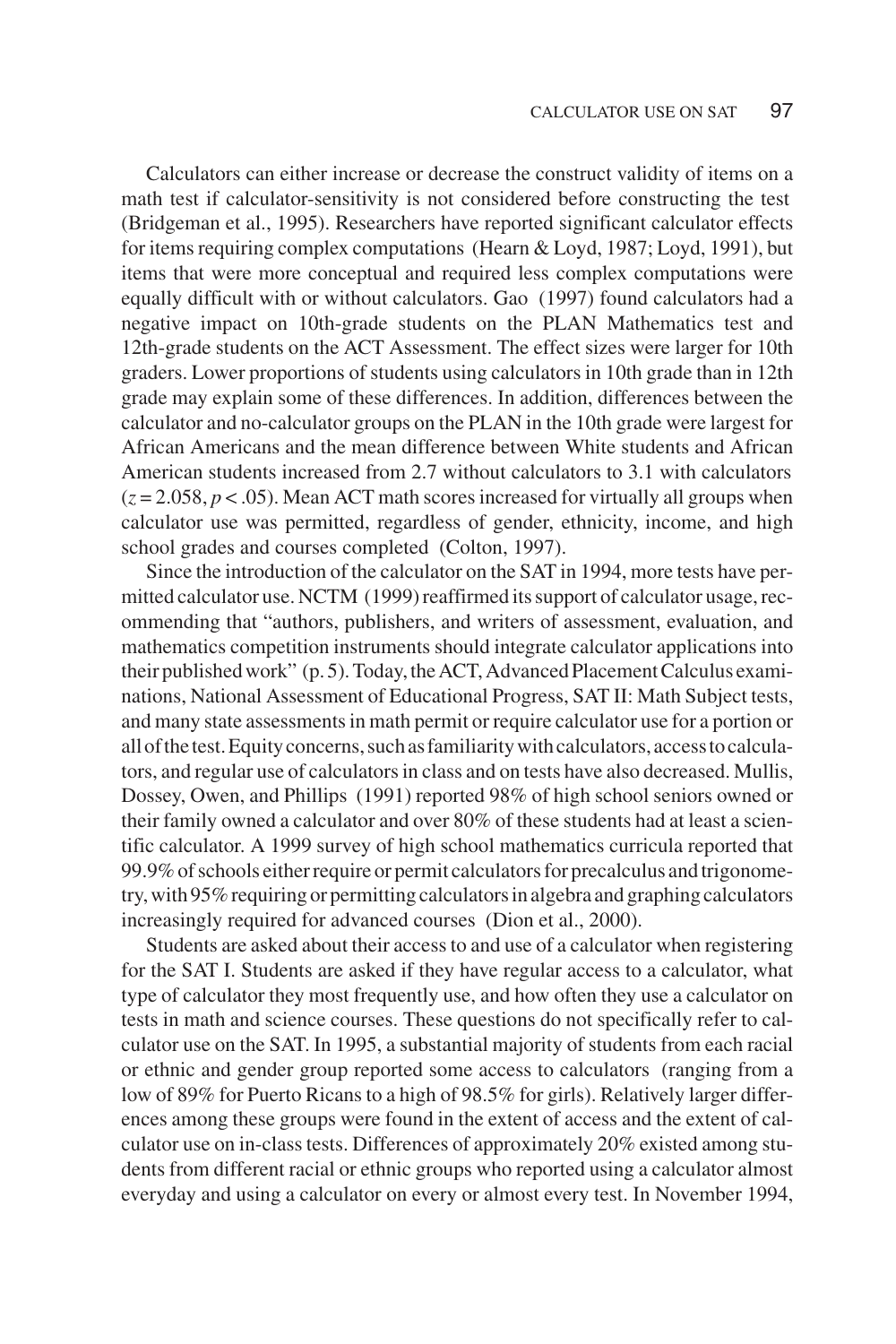87.4% of students brought a calculator with them to take the SAT and about 50% reported using it on one third or more of the questions.

This study collected data on calculator use with actual operational SAT Math tests. The purpose of this study was to (a) determine the extent to which students bring a calculator and use a calculator in taking the SAT I; (b) examine student performance on an operational admissions test by calculator use, extent of use, and type of calculator used; and (c) determine if calculator use, extent of use, and type of calculator further affect differences in performance for gender and racial and ethnic groups.

#### METHOD

All students taking the SAT I in domestic test centers in November 1996 and November 1997 were asked after completing the test to respond to a set of three questions about their use of a calculator. Answer sheets for these two administrations were modified to include these questions on the back page. Test center administrators were instructed to have students complete the SAT and close their test booklets. Students were then asked to read a disclosure statement describing the purpose of this study and to complete the three questions inquiring about calculator use during the test.

## The Examination

The mathematics part of the SAT I is made up of three sections consisting of 35 standard multiple-choice items, 15 quantitative comparison items, and 10 SPR items. The questions cover arithmetic, algebra, and geometry topics that have been previously studied by most high school students in their mathematics courses. Emphasis is on reasoning, however, rather than mathematics knowledge. The mathematics score, together with the verbal score, are used by many colleges and universities for admissions purposes. Calculators were approved for use with the mathematics items beginning in March 1994.

## The Sample

The full sample of juniors and seniors who took the examination at the regular Saturday administration included 241,743 examinees for the November 1996 administration and 253,576 for the November 1997 administration. For the data analyses, the sample was reduced to those who provided information about their gender and race orethnicityandwhoansweredatleastthefirstofthethreespecialquestionsoncalculator use on the test answer sheet. This left a total of 202,391 examinees (84%) for 1996 and 215,034 (85%) for 1997. About 10% of this loss was accounted for by stu-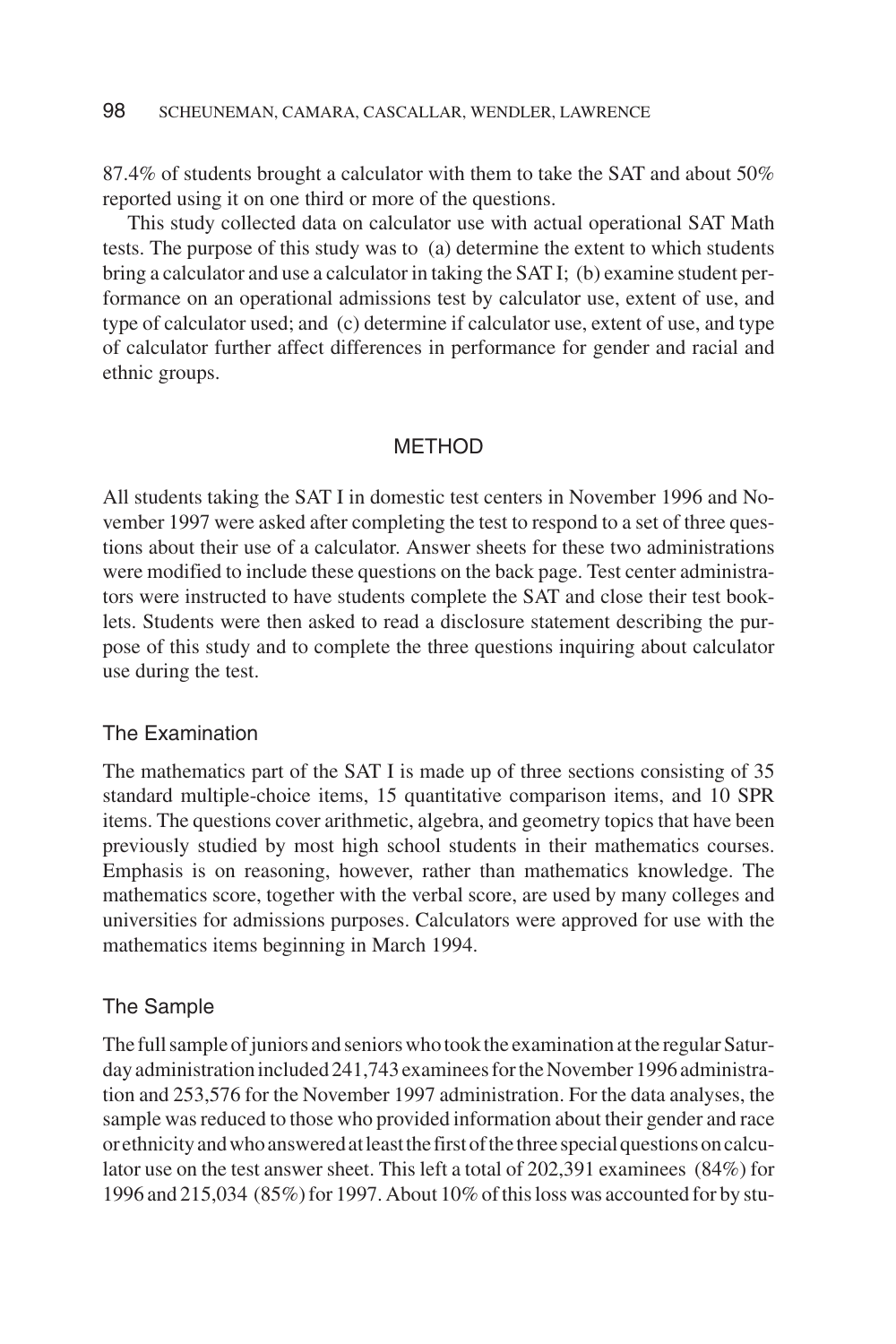dents who did not provide their racial or ethnic background. The remainder of the losswasdueprimarilytostudentswhodidnotrespondtothecalculatorquestions,although more students replied to this question in 1997 than in 1996 (94.5% and 92.5%, respectively). About 1% did not respond to either question. Almost no students failed to respond to the gender question (17 students in 1996 and 15 in 1997).

The composition of the sample in 1996 and in 1997 was very similar. In both years, more than 55% of the sample were girls and about two thirds were White. African American examinees made up 11% to 12% of the samples and Hispanic American and Asian American examinees were 8% to 9% each. Native American examinees comprised about 1% of both samples.

Information about the examinees was drawn from questions on the answer sheet, which included gender as well as the questions on calculator use, and from the student descriptive questionnaire (SDQ). The SDQ is completed by students when they register for the SAT I and includes academic information such as years of math, math courses taken, self-reported grade point average (GPA) in academic subjects, approximate grades in math; demographic information such as racial or ethnic group, mother's and father's education, and family income; and additional information about calculator use. These questions concern frequency of access to calculators, type of calculator used, and whether calculators are used on tests in the student's math and science courses.

#### Differential Item Functioning (DIF) Analyses

DIF analyses were performed to evaluate differences among groups defined according to their responses to the calculator-use questions on the answer sheets. Analyses were performed contrasting (a) those who indicated that they used a calculator (reference group) with those who did not (focal group), (b) those who used the calculator on most questions (reference group) with those who used it a few times or not at all (focal groups), and (c) those who used a scientific calculator (reference group) with those using a four-function calculator or a graphing calculator (focal groups). This was a total of five contrasts for both 1996 and 1997 data.

The method used for these analyses was the Mantel–Haenszel procedure (Holland & Thayer, 1988). The method compares the right and wrong responses of two groups on a given test item at each level of total score on the test and combines the statistics across levels to get an value for the item. This method has become widely accepted as a valid procedure for identifying DIF. (See e.g., Hambleton & Rogers, 1989; Raju, Bode, & Larsen, 1989.)

### Regression Analyses

Hierarchical regression analyses were performed to determine if calculator usage had an independent contribution to performance beyond academic ability and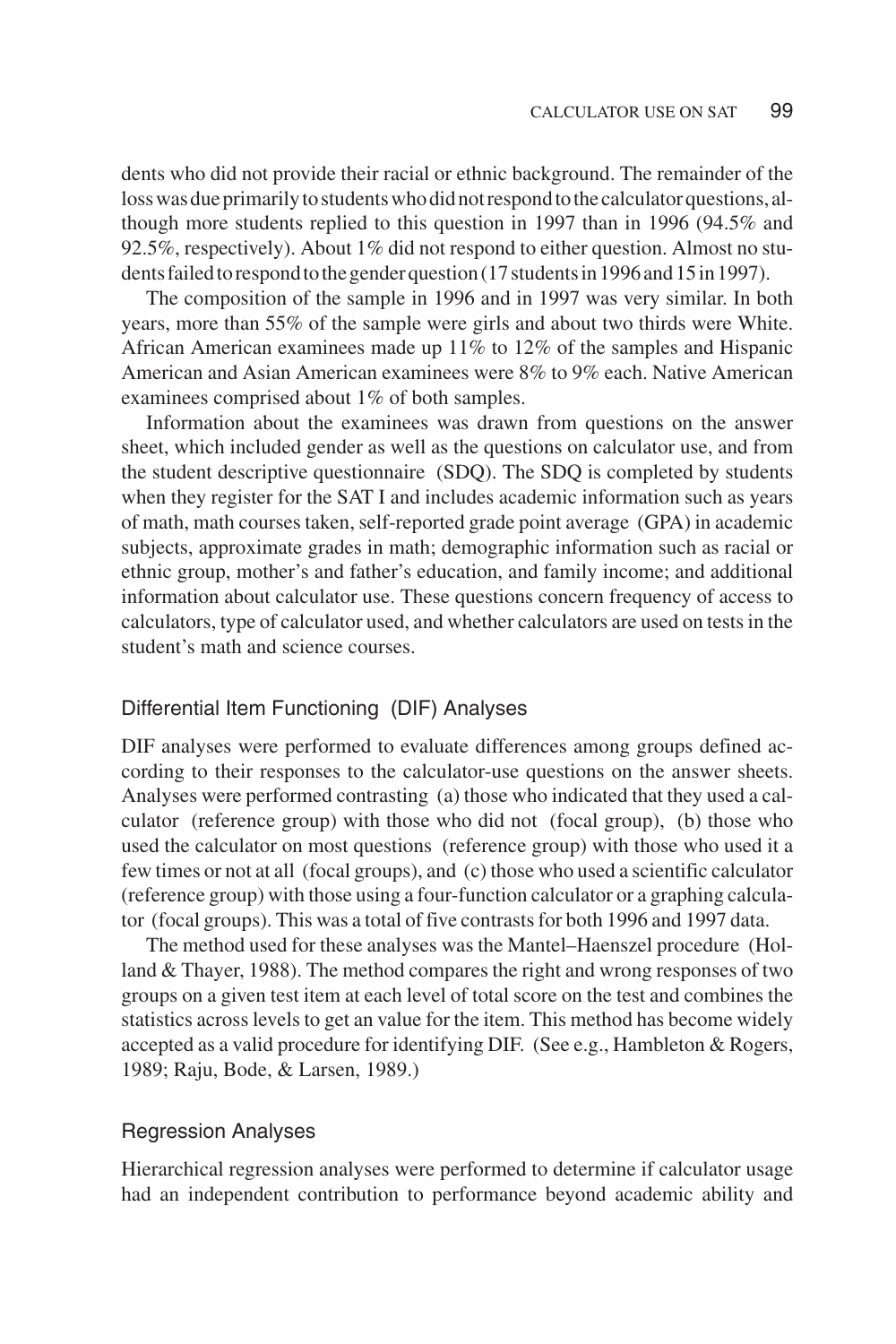mathematical training and demographic characteristics known to be associated with performance. The four clusters of variables used in the hierarchical analysis were ability and training, calculator variables, demographics, and one variable in self-perception of mathematics ability.

The academic variables consisted of (a) academic ability as measured by the overall GPA, (b) mathematical ability as measured by the grades in math classes, (c) academic year (junior or senior), (d) years of math taken, and (e) whether the examinee had taken or was currently taking precalculus or calculus courses in high school. Data were available for other mathematics courses taken, but they showed little association with performance in preliminary analyses and were not examined further. Related to the academic variables but considered separately in the regression analyses was a self-perception variable, the students' assessment of their own math ability. Also obtained from the SDQ, this variable came from a rating scale in which students classified themselves as in the top 10% of students, above average, average, or below average in math.

The demographic variables used in the analyses included gender, dummy variables representing race or ethnicity and socioeconomic status as measured by mother's and father's education and parental income.

The calculator variables included in the analyses were taken from the three questions on the answer sheet as well as the three questions from the SDQ. The type of calculator was coded as a dummy variable for the three commonly used types—four- function, scientific, and graphing. The type of calculator used from the SDQ was highly correlated with the type of calculator used on the SAT and seemed to be related to the other variables in a similar way. Consequently, it was not included in the analyses.

Because the sample sizes were so large, almost all variables were significant in the regression analyses. To identify the most important variables for inclusion in the hierarchical analyses, step-wise regression was performed within each of the three variable clusters to identify those variables that independently contributed at least 1.0% of the variance. Analyses were performed separately for both the 1996 and 1997 data.

## RESULTS

The number and percentage of examinees responding to each of the calculator questions is shown for the total group in Table 1. Table 1 shows that most students, nearly 95%, brought calculators to the November administration of the examination in both years. This is substantially more than the 87% who brought them in November 1994, the only previous occasion such information was collected. The majority of students, however, used them for fewer than half the items. Scientific calculators were used most often, followed by graphing calculators. Results are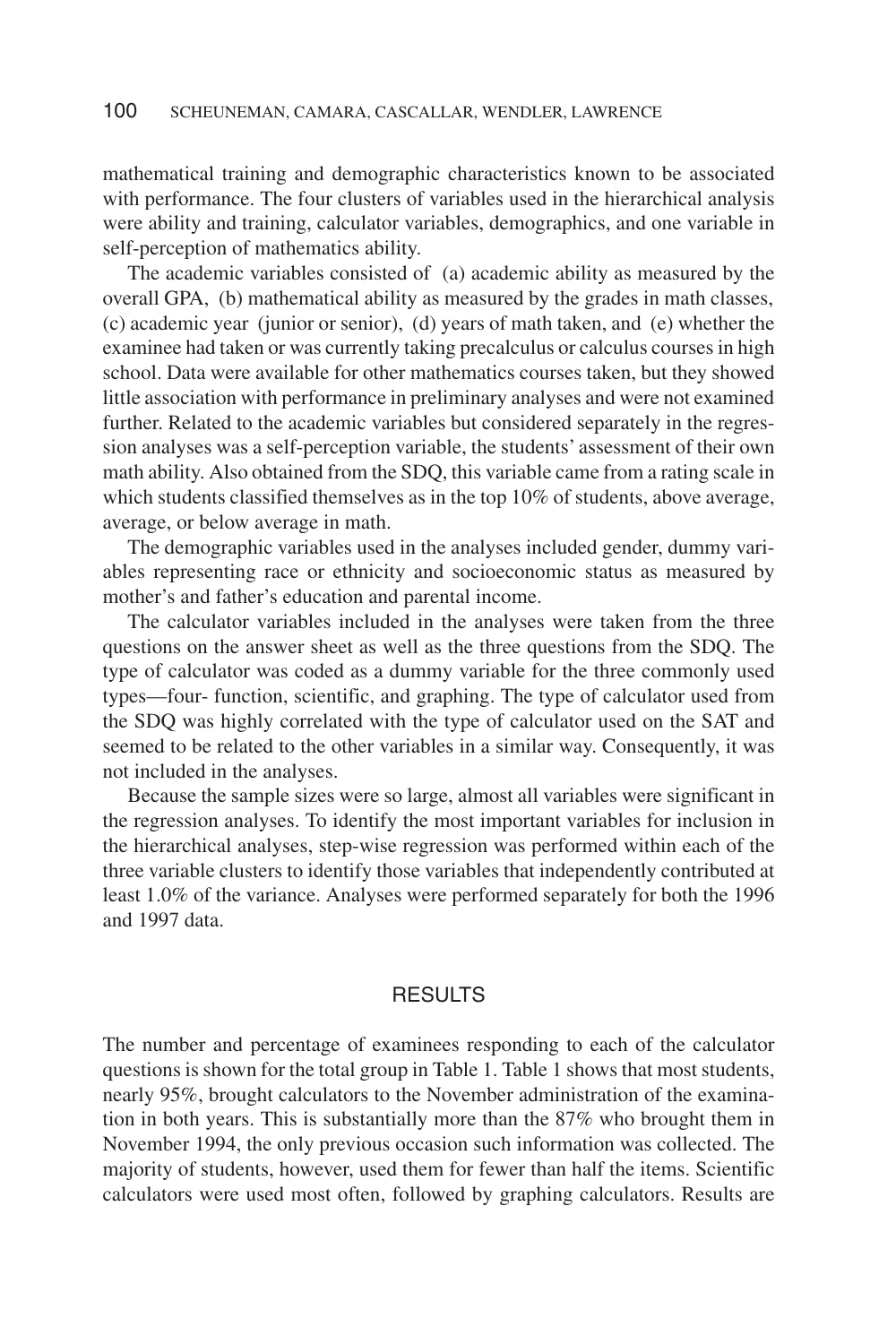|                                        | 1996    |      | 1997          |      |
|----------------------------------------|---------|------|---------------|------|
| <i><u><b>Ouestion</b></u></i>          | Number  | $\%$ | <b>Number</b> | $\%$ |
| Brought calculator to the test?        |         |      |               |      |
| Yes                                    | 191,804 | 94.8 | 203,852       | 94.8 |
| N <sub>o</sub>                         | 10,587  | 5.2  | 11,182        | 5.2  |
| Used calculator on how many questions? |         |      |               |      |
| None                                   | 1,733   | 0.9  | 1,694         | 0.8  |
| A few                                  | 64,766  | 34.0 | 71,528        | 35.3 |
| About a third                          | 52,325  | 27.5 | 56,343        | 27.8 |
| About half                             | 40,845  | 21.4 | 42,177        | 20.8 |
| Most                                   | 30,938  | 16.2 | 31,051        | 15.3 |
| What type of calculator?               |         |      |               |      |
| Four-function                          | 20,407  | 10.7 | 18,745        | 9.3  |
| Scientific                             | 101,072 | 53.1 | 101,886       | 50.3 |
| Graphing                               | 68,087  | 35.7 | 80,880        | 40.0 |
| Other                                  | 948     | 0.5  | 874           | 0.4  |

TABLE 1 Responses to Calculator Questions

*Note. N* = 202,391 in 1996; *N* = 215,034 in 1997.

very similar for 1996 and 1997, except that graphing calculators became more common in 1997, increasing from 35.7% to 40.0%.

The questions concerning calculator use were also considered separately by gender and by racial or ethnic group. The results were quite similar for the 2 years. The results by gender showed that about 2% more girls brought calculators to the exam than boys, 96% versus 94% in 1997. In general, girls used a calculator much more often than boys. In 1997, nearly 43% of girls reported using calculators on half or more of the items compared to about 27% of boys. On the other hand, more than 45% of boys reported use on few or no items. Girls more often than boys used scientific calculators (57% vs. 49%) and less often used graphing calculators (33% vs. 40%).

For ethnic groups, a higher percentage of Whites and Asian Americans brought calculators to the test, about 96% each in both years, and a lower percentage of African American and Hispanic American examinees, 88% and 90%, respectively, in 1997. Whites also used the calculators more often than the other groups with about 40% reporting use on half or more of the items. Hispanic Americans and African Americans used calculators somewhat less often, with only about 32% each reporting use on half or more of the items. For type of calculator, about 46% of Asian American students indicated that they used graphing calculators versus 23% for African Americans, 25% for Hispanic Americans, 29% for Native Americans, and 38% for Whites.

Table 2 shows the association of calculator use with performance on the SAT I mathematics. In general, those with calculators performed better than those with-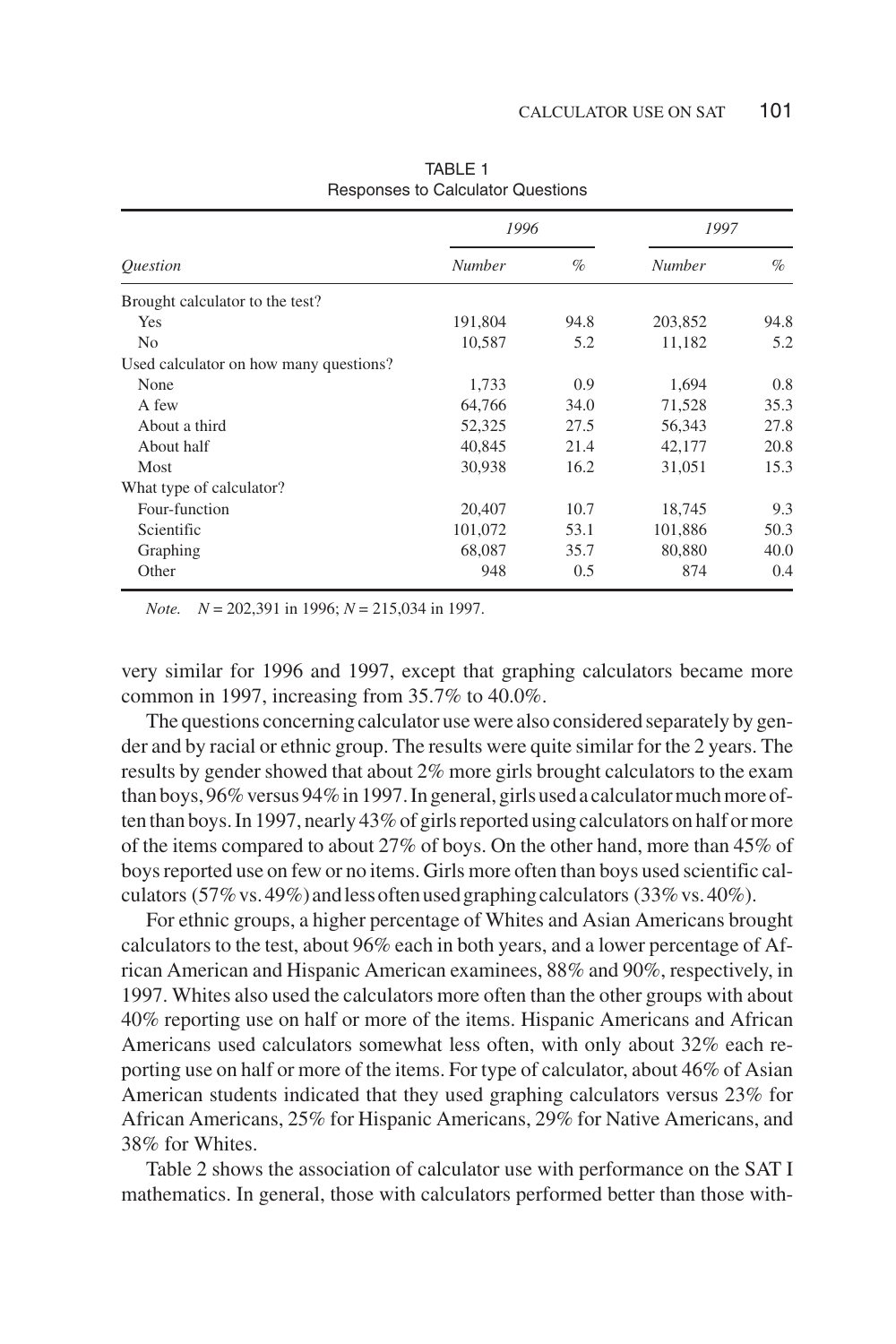|                                         | 1996 |     | 1997 |     |
|-----------------------------------------|------|-----|------|-----|
| <i><u><b>Ouestion</b></u></i>           | M    | SD  | M    | SD  |
| Did you bring a calculator to the test? |      |     |      |     |
| Yes                                     | 506  | 103 | 507  | 104 |
| N <sub>o</sub>                          | 428  | 103 | 427  | 101 |
| Used calculator on how many questions?  |      |     |      |     |
| None                                    | 454  | 126 | 471  | 124 |
| A few                                   | 498  | 111 | 500  | 112 |
| About a third                           | 512  | 101 | 512  | 102 |
| About half                              | 513  | 97  | 513  | 99  |
| Most                                    | 508  | 93  | 506  | 94  |
| What type of calculator?                |      |     |      |     |
| Four-function                           | 447  | 97  | 443  | 96  |
| Scientific                              | 484  | 95  | 481  | 95  |
| Graphing                                | 557  | 95  | 554  | 98  |
| <b>Total Group</b>                      | 502  | 104 | 502  | 106 |

TABLE 2 Performance on SAT Math by Calculator Use

*Note. N* = 202,391 in 1996; *N* = 215,034 in 1997.

out calculators. Students who used the calculator on one third to one half of the questions performed better than those who used it more or less often. Those students with graphing calculators performed much better than those with scientific calculators, a difference of 73 points in both years. Performance of those with four-function calculators was poorer still. Little difference in performance was observed between the results for 1996 and 1997. Although these results suggest that calculator use is related to performance, the calculator variables are also associated with other variables that may be producing this effect. For this reason, regression procedures were used to determine the independent effects of calculator use.

## Regression Analyses

Regression analyses were performed using hierarchical procedures. In hierarchical regressions, the variables are logically grouped into categories. The variables within each category are entered into the regression models as a set. The sets of variables are then entered into the successive models in some logical order according to theory or some expectation about the data. This procedure tends to avoid some of the problems with step-wise regression. The initial step in this study was to reduce the overall number of variables to be considered.

Separately for each of the three groups or clusters of variables—academic, calculator, and demographic—regressions were run in a step-wise manner to identify the most important variables in each. Variables were retained for further analysis if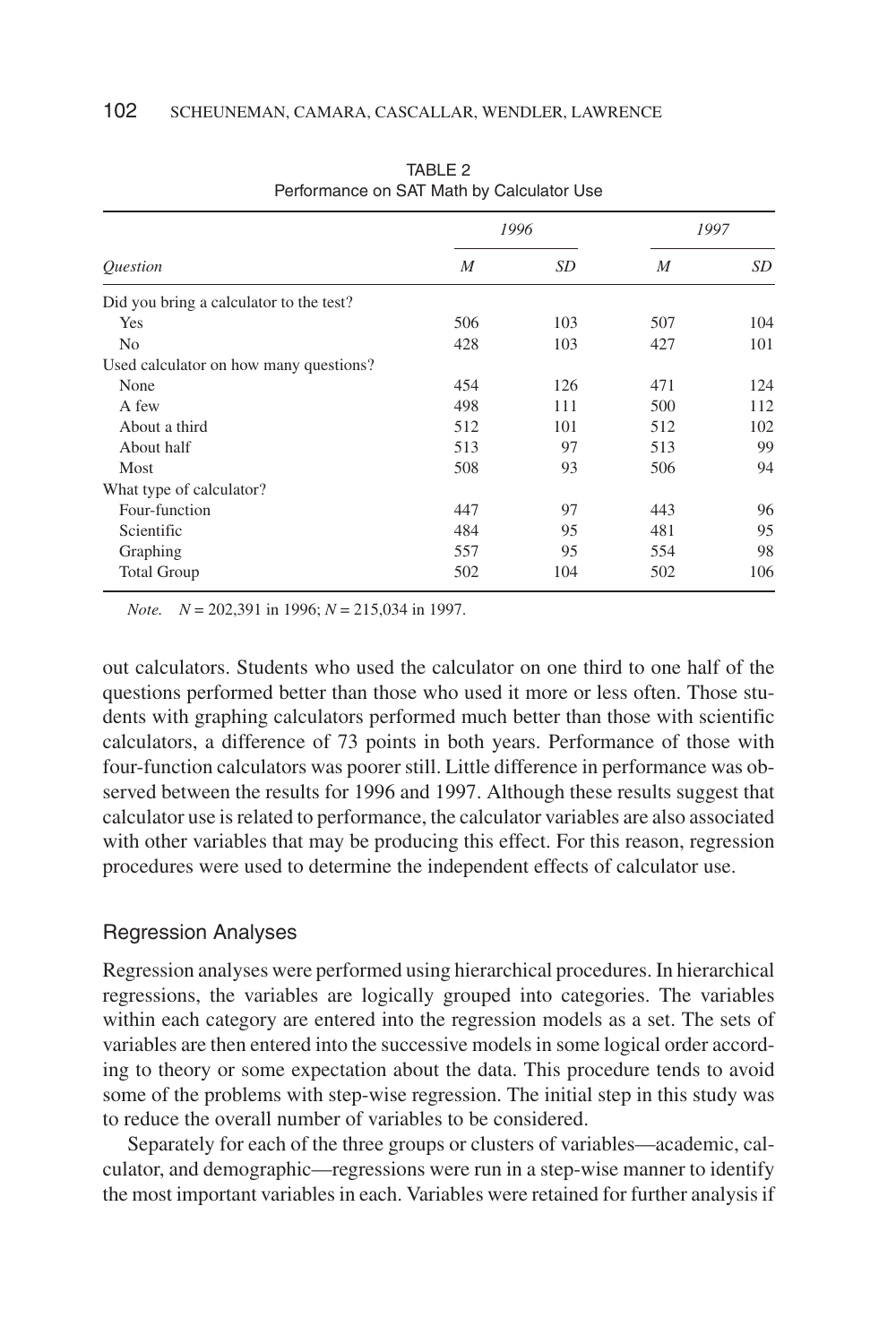they contributed at least 1.0% to the prediction of total scores on the mathematics sections. A total of 10 variables from these three clusters were retained for further analyses including four academic variables, two calculator variables, and four demographic variables. The variables retained and the regression results for each of the three separate sections and for math self-perception, including the unstandardized regression weight and the percentage of variance lost if that variable were removed from the regression, are shown in Table 3.

As expected, the set of four academic variables were clearly most related to scores, predicting about 45% of the variance in both years. The two calculator variables together predicted about 16% and the four demographic variables 18%. Somewhat surprisingly, the self-perception variable alone predicted nearly 40% of the variance in the math scores.

Because of the apparent relation of calculator use to ability, the next question of interest is how much additional variance in scores is predicted independently by the calculator variables after the academic variables have been taken into account. The results for the Stage 2 analyses, including both academic and calculator variables are shown in Table 4. These results show that the contribution of the calcula-

| Variable                 |          | 1996        | 1997     |             |  |
|--------------------------|----------|-------------|----------|-------------|--|
|                          | Beta Wt. | % Var. Lost | Beta Wt. | % Var. Lost |  |
| Academic                 |          |             |          |             |  |
| Calculus in HS           | .26      | 7.7         | .28      | 8.4         |  |
| Math grades              | .23      | 2.8         | .23      | 2.9         |  |
| Precalculus in HS        | .20      | 3.1         | .20      | 3.0         |  |
| <b>GPA</b>               | .17      | 1.4         | .16      | 1.2         |  |
| % Variance accounted for |          | 44.7        |          | 45.1        |  |
| Calculator               |          |             |          |             |  |
| Graphing calculator      | .33      | 9.8         | .33      | 9.5         |  |
| Calculator access        | .16      | 2.6         | .18      | 3.0         |  |
| % Variance accounted for |          | 15.9        |          | 16.7        |  |
| Demographic              |          |             |          |             |  |
| Father education         | .26      | 5.9         | .26      | 5.7         |  |
| African American         | $-.23$   | 5.3         | $-.23$   | 5.1         |  |
| <b>Sex</b>               | $-.14$   | 2.2         | $-.15$   | 2.3         |  |
| Hispanic American        | $-.11$   | 1.2         | $-.11$   | 1.3         |  |
| % Variance accounted for |          | 18.4        |          | 18.1        |  |
| Self-perception          |          |             |          |             |  |
| Math ability             |          |             |          |             |  |
| % Variance accounted for |          | 38.8        |          | 38.7        |  |

TABLE 3 Initial Model: Hierarchical Regression Analyses (Predicting Mathematics Scores Separately From Three Classes of Variables)

*Note.*  $HS = high school$ ;  $GPA = grade point average$ .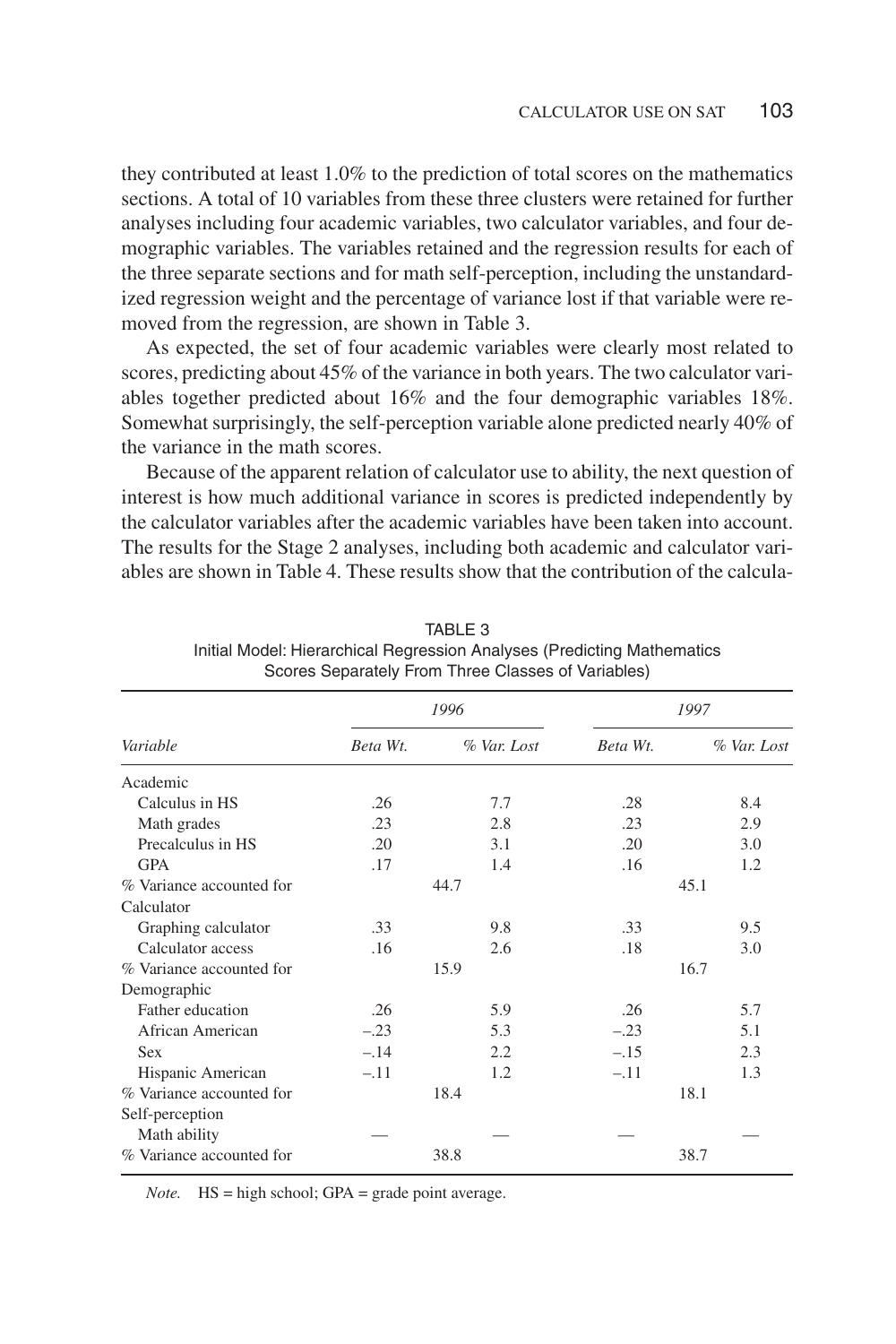|                           |          | 1996         | 1997     |             |  |
|---------------------------|----------|--------------|----------|-------------|--|
| Variable                  | Beta Wt. | $% Var$ Lost | Beta Wt. | % Var. Lost |  |
| Academic                  |          |              |          |             |  |
| Calculus in HS            | .23      | 6.6          | .25      | 7.1         |  |
| Math grades               | .22      | 2.5          | .22      | 2.5         |  |
| Precalculus in HS         | .16      | 2.0          | .15      | 1.9         |  |
| <b>GPA</b>                | .15      | 1.1          | .14      | 1.0         |  |
| % Variance accoounted for |          | 44.7         |          | 45.1        |  |
| Calculator                |          |              |          |             |  |
| Graphing calculator       | .14      | 1.2          | .15      | 1.5         |  |
| Calculator access         | .07      | 0.4          | .07      | 0.4         |  |
| % Variance total          |          | 46.8         |          | 47.5        |  |
| % Variance added          | 2.1      |              | 2.4      |             |  |

| TABLE 4                                                        |  |
|----------------------------------------------------------------|--|
| Second Stage Model: Hierarchical Regression Analyses           |  |
| (Predicting Mathematics Scores From Two Clusters of Variables) |  |

*Note.* HS = high school; GPA = grade point average.

tor variables is reduced to a bit more than 2%. The independent contribution (percentage of variance lost when the variable is removed from the model) of the calculus and precalculus courses, however, was also reduced, suggesting that taking these courses is related to calculator use.

The next stage considers whether the differences in calculator use between the demographic groups might be the source of the remaining variance attributed to calculator use. The results are shown in Table 5. The demographic variables improve prediction, adding about 7% so that the Stage 3 model accounts for a total of around 54.5% of the variance in both years. The independent contribution of the calculator variables in this model is reduced, but not reduced to zero. Given the large sample sizes, such effects are highly significant. The loss in prediction from removing both calculator variables was 0.8 in 1996 and 1.0 in 1997.

The contrast between the effect sizes in the initial separate regressions and the three-stage analyses for the academic and demographic variables are also informative (comparing Table 5 and Table 3). When both academic and demographic variable are included in the regression model, the independent contributions of the demographic variables are reduced except for gender. The contribution of the calculus and math grades are also reduced, suggesting common variation among those academic and demographic variables.

Finally, the self-perceived mathematics ability variable was included in the regression. The results are shown in Table 6. This variable added more than 4.5% in both years, the largest independent contribution of any variable in this model. Although this variable might have been expected to further reduce the predictive effect of calculator use, it affected it very little. The loss if both calculator variables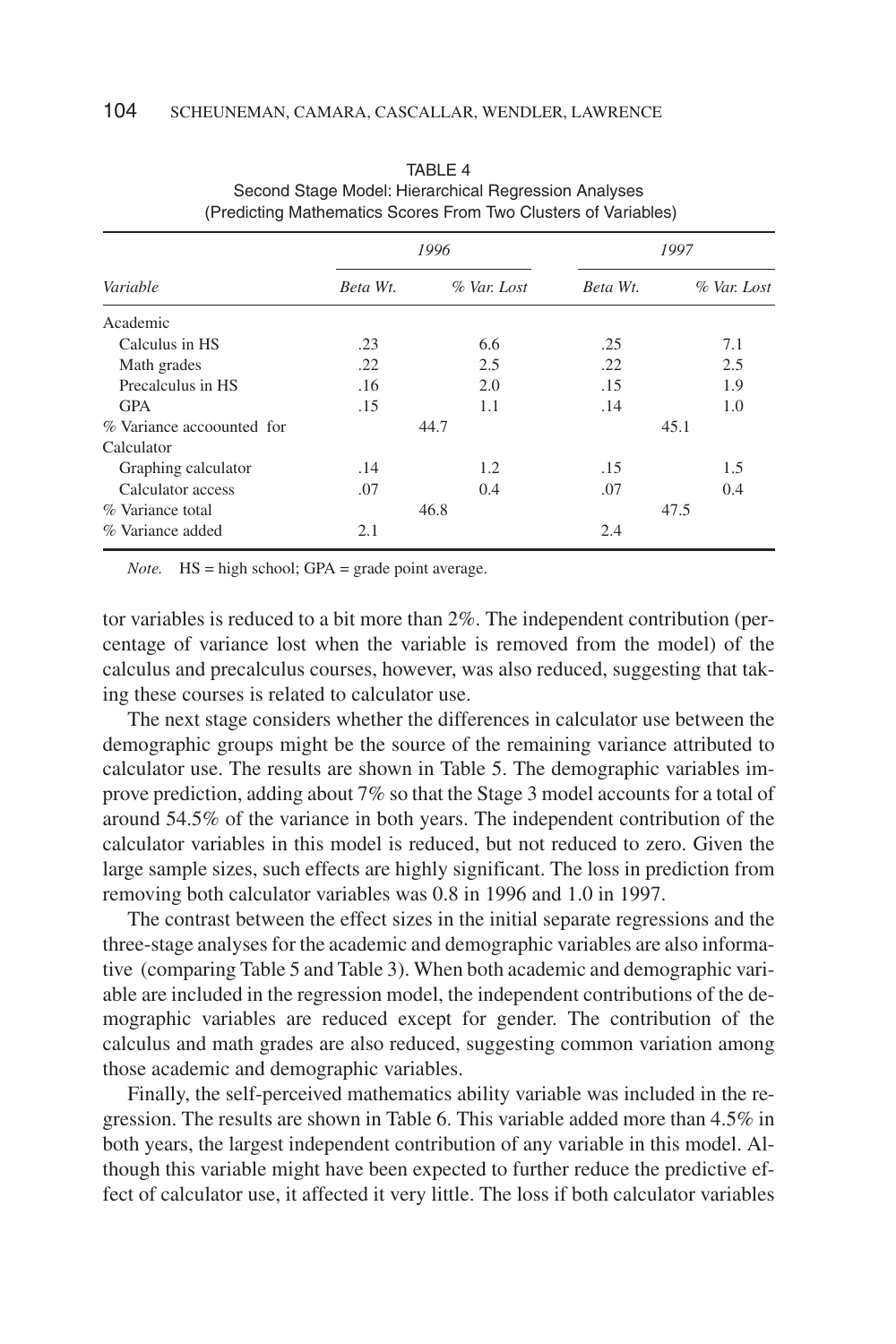|                          |                        | 1996         |               |                        | 1997         |               |  |
|--------------------------|------------------------|--------------|---------------|------------------------|--------------|---------------|--|
| Variable                 | <b>Beta</b><br>Weights | B<br>Weights | % Var<br>Lost | <b>Beta</b><br>Weights | B<br>Weights | % Var<br>Lost |  |
| Academic                 |                        |              |               |                        |              |               |  |
| Calculus in HS           | .21                    | 46.3         | 5.6           | .22                    | 49.7         | 6.1           |  |
| Math grades              | .19                    | 24.9         | 1.7           | .19                    | 25.4         | 1.8           |  |
| Precalculus in HS        | .15                    | 31.5         | 1.8           | .14                    | 30.7         | 1.7           |  |
| <b>GPA</b>               | .17                    | 9.3          | 1.3           | .16                    | 27.4         | 1.2           |  |
| % Variance accounted for |                        | 44.7         |               |                        | 45.1         |               |  |
| Calculator               |                        |              |               |                        |              |               |  |
| Graphing calculator      | .11                    | 22.6         | 0.3           | .12                    | 24.9         | 0.6           |  |
| Access                   | .06                    | 6.3          | 0.3           | .05                    | 7.4          | 0.2           |  |
| % Variance subtotal      |                        | 46.8         |               |                        | 47.5         |               |  |
| % Variance added         |                        | 2.1          |               |                        | 2.4          |               |  |
| Demographic              |                        |              |               |                        |              |               |  |
| Father education         | .14                    | 5.2          | 1.7           | .13                    | 4.9          | 1.5           |  |
| African American         | $-.14$                 | $-50.5$      | 1.8           | $-.13$                 | $-47.4$      | 1.7           |  |
| <b>Sex</b>               | $-.16$                 | $-33.8$      | 2.4           | $-.16$                 | $-34.4$      | 2.4           |  |
| Hispanic American        | $-.07$                 | $-29.9$      | 0.5           | $-.07$                 | $-29.3$      | 0.5           |  |
| % Variance total         |                        | 54.3         |               |                        | 54.6         |               |  |
| % Variance added         |                        | 7.5          |               |                        | 7.1          |               |  |

#### TABLE 5 Third Stage Model: Hierarchical Regression Analyses (Predicting Mathematics Scores From Three Clusters of Variables)

*Note.*  $HS = high school$ ;  $GPA = grade point average$ .

were removed from the regression was reduced to only 0.5% for 1996 and 0.8% for 1997.

Again it is of some interest to observe the affects of adding self-perceived math ability on the other variables. The independent contribution of the academic variables other than GPA was markedly reduced in this model, particularly math grades. Interestingly, the variance in mathematics scores predicted by the student's gender, which was largely unaffected by the inclusion of the academic and calculator variables, was essentially halved with the inclusion of self-perceived math ability.

## DIF Analyses

The DIF analyses addressed the question of whether calculator use affected examinee performance on individual math items. Analyses contrasted the performance of those examinees with different responses on each of the three calculator questions while controlling for differences in math scores between the groups being compared. The SAT I math items were developed to avoid sensitivity to calcu-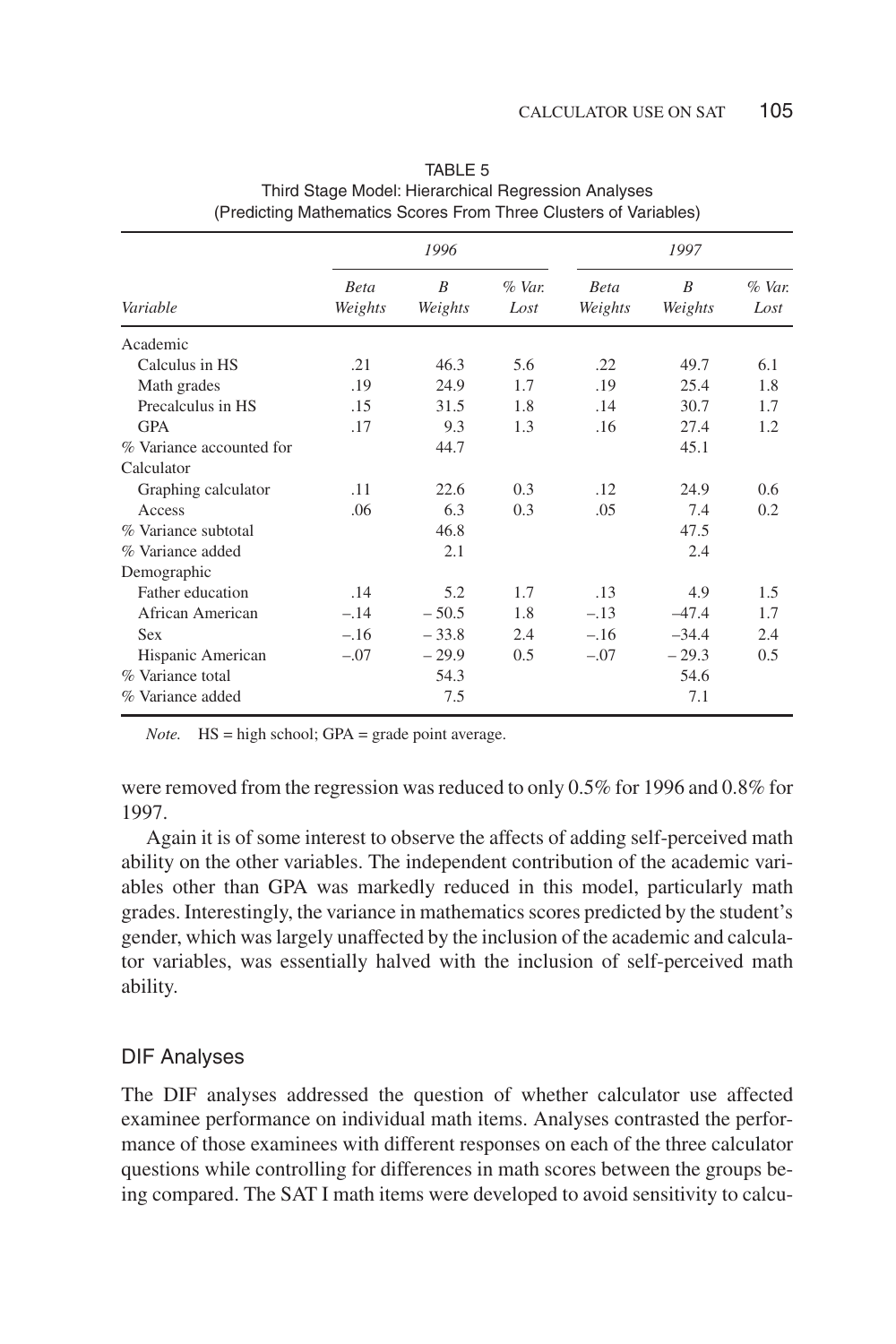|                     |                        | 1996         |               | 1997                   |              |                   |
|---------------------|------------------------|--------------|---------------|------------------------|--------------|-------------------|
| Variable            | <b>Beta</b><br>Weights | B<br>Weights | % Var<br>Lost | <b>Beta</b><br>Weights | B<br>Weights | $% Var$ .<br>Lost |
| Academic            |                        |              |               |                        |              |                   |
| Calculus in HS      | .14                    | 31.1         | 3.5           | .15                    | 34.4         | 3.9               |
| Math grades         | .06                    | 7.9          | 0.1           | .06                    | 8.2          | 0.2               |
| Precalculus in HS   | .12                    | 24.3         | 1.1           | .11                    | 24.2         | 1.0               |
| <b>GPA</b>          | .14                    | 7.8          | 0.9           | .13                    | 22.9         | 0.8               |
| Calculator          |                        |              |               |                        |              |                   |
| Graphing calculator | .09                    | 18.9         | 0.2           | .10                    | 20.9         | 0.4               |
| Access              | .05                    | 5.5          | 0.2           | .05                    | 6.6          | 0.2               |
| Demographic         |                        |              |               |                        |              |                   |
| Father education    | .13                    | 4.7          | 1.5           | .12                    | 4.4          | 1.2               |
| African American    | $-.14$                 | $-51.4$      | 1.9           | $-.14$                 | $-49.1$      | 1.8               |
| <b>Sex</b>          | $-.11$                 | $-24.1$      | 1.2           | $-.11$                 | $-24.1$      | 1.1               |
| Hispanic American   | $-.07$                 | $-30.4$      | 0.5           | $-.07$                 | $-29.8$      | 0.5               |
| Self-perception     |                        |              |               |                        |              |                   |
| Math ability        | .31                    | 40.6         | 4.6           | .31                    | 41.3         | 4.7               |
| % Variance total    |                        | 58.9         |               |                        | 59.3         |                   |
| % Variance added    |                        | 4.6          |               |                        | 4.7          |                   |

| TABLE 6                                                        |
|----------------------------------------------------------------|
| Final Model: Hierarchical Regression Analyses                  |
| (Predicting Mathematics Scores From Four Classes of Variables) |

*Note.*  $HS = high school$ ;  $GPA = grade point average$ .

lator use, so few items were expected to be identified in the analyses. The groups contrasted were (a) brought calculator to test or not, (b) used calculator on most items or on no items, (c) used calculator on most items or on few items, (d) used scientific calculator or graphing calculator, and (e) used scientific calculator or four-function calculator. The results are shown in Table 7. Note that the scientific versus graphing calculator is not shown in this table because no items in either year were found to favor one of these groups over the other.

Often the same items tended to favor one group over another group in the different contrasts. All of the items identified in any of the other contrasts were also identified in the analysis contrasting those using the calculator on no items and those using it on most. Somewhat unexpectedly, this contrast also showed a number of items that favored the group that did not use the calculator. A total of five unique items were identified in 1996, and all were multiple-choice items. In 1997, the five unique items favoring frequent use of the calculator were comprised of one multiple-choice item, one quantitative comparison item, and three SPR items. Four items favoring no calculator use included one each of multiple choice and quantitative comparisons and two SPR items. Nothing in these results suggests an interaction between calculator use and item type.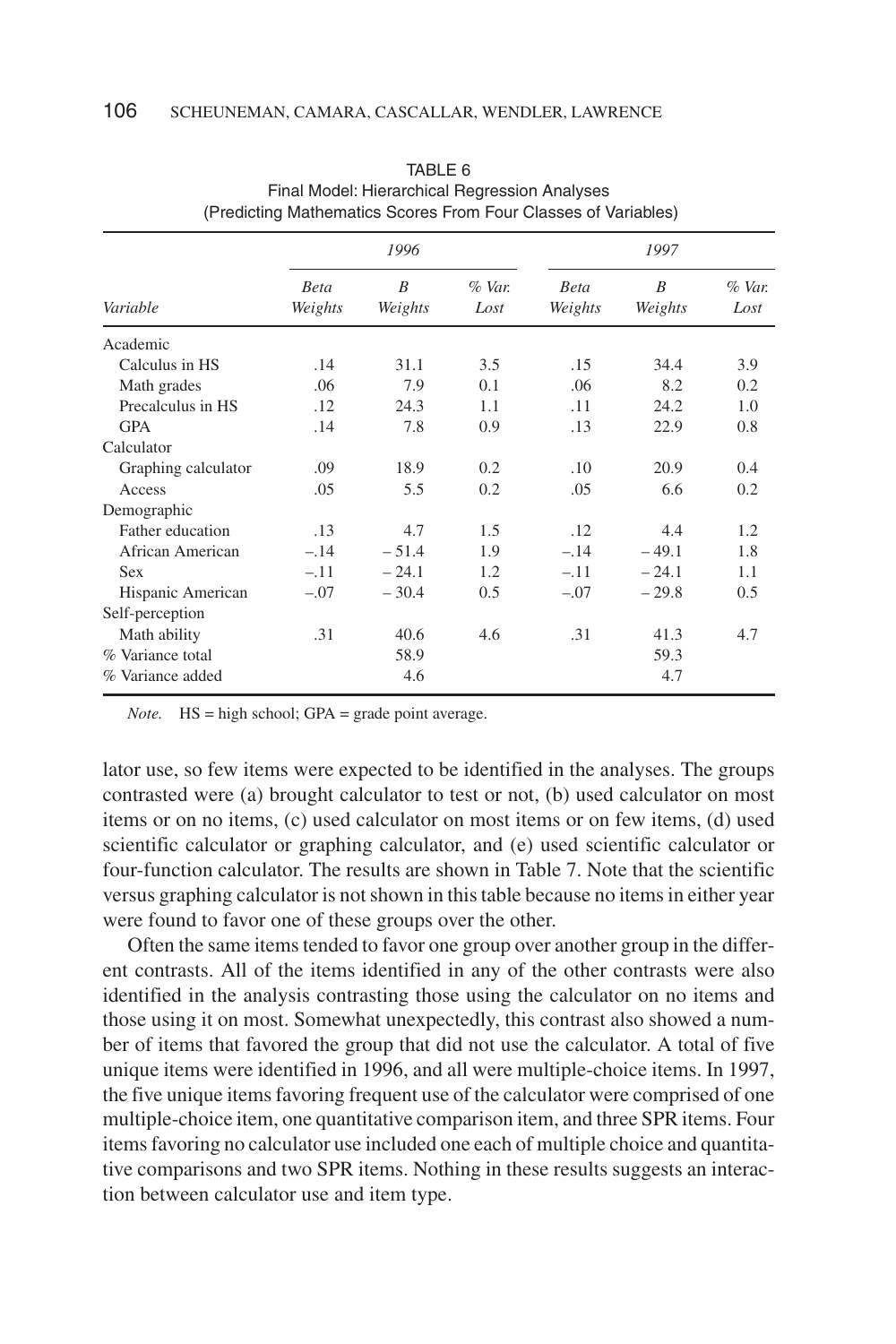|                                           | Number of Items<br><i>Identified</i> |      |
|-------------------------------------------|--------------------------------------|------|
| Analysis                                  | 1996                                 | 7997 |
| Did you bring a calculator to the test?   |                                      |      |
| Favor calculator use                      | 3                                    |      |
| On how many items did you use calculator? |                                      |      |
| Favor most items                          | 4                                    |      |
| Favor no items                            |                                      |      |
| What type of calculator did you use?      |                                      |      |
| Favor scientific over four function       |                                      |      |
| Total number of items identified          |                                      |      |

#### TABLE 7 Significant Findings in Analyses to Detect (Differential Item Functioning)

Examination of the items identified as favoring frequent calculator use showed that these items required either computations (as in finding the area of a geometric figure) or the use of fractions, exponents, or positive and negative signs. The items favoring nonuse of the calculator tended to be reasoning items that included numeric values, but required manipulations for which a calculator was unlikely to be of assistance. Students accustomed to using calculators on most items may have tried to compute an answer from the number provided rather than to think out what the problem actually required. Figure 1 shows examples of the items identified.

Although the items identified as favoring scientific calculators were also identified as favoring calculator use generally, they are of particular interest because of possible differences in the functions available on the two calculator types. The four items identified in the analyses are shown in Figure 2. Two of these items involve manipulation of fractions. One concerns exponents or scientific notation. Why the area problem should favor scientific calculators is unclear.

#### Speededness

The completion rate for math sections were compared for examinees differing in frequency of computer use. The math items appear in three separately timed sections of the SAT I, two sections of 25 items each with a 30-min time limit and one section of 10 items with a 15-min time limit. The 10-item section and one of the 25-item sections contain only multiple-choice items. The remaining section consists of 15 quantitative comparison items and 10 SPR items.

Of the comparisons, the most interesting results came from the question concerning frequency of use. The rates of completion were lower for groups using the calculator more frequently. The decrease in completion rate across the five differ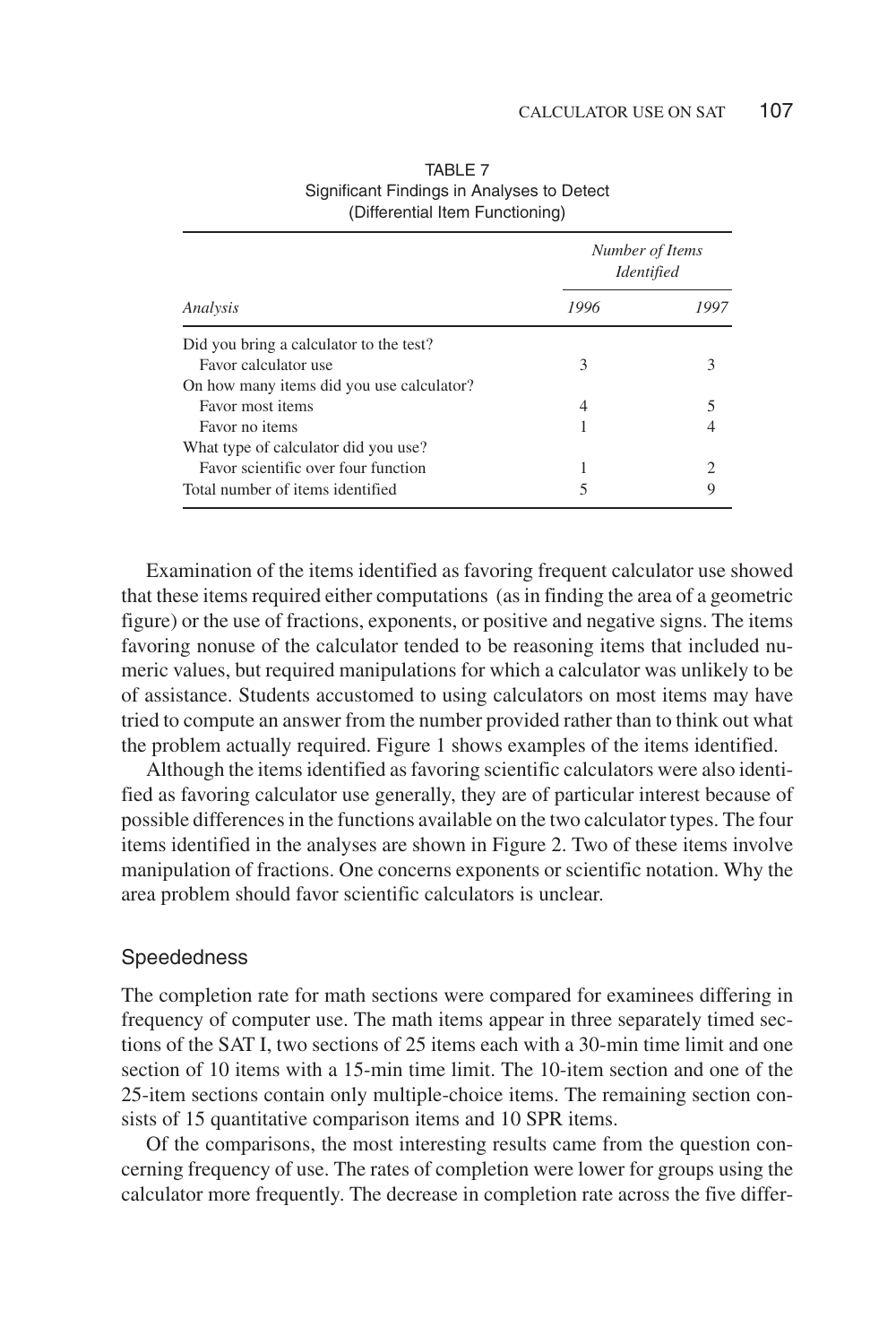**Favors Calculator Use** 

In Italy, when one dollar was approximately equal to 1,900 lire, a certain pair of shoes cost 60,000 lire. Of the following, which is the best approximation of the cost of these shoes, in dollars?

 $(A)$  \$20  $(B)$  \$30  $(C)$  \$60

- $(D)$  \$120
- $(E)$  \$300

If  $a + b = -3$ , then  $2(a + b)(a + b) =$ 

 $(A)$  18

- $(B)$  9
- $\overrightarrow{C}$  -6

 $(D) -9$ 

 $(E) -18$ 

Favors No Calculator Use

Points X and Y are the endpoints of a line segment, and the length of the segment is less than 25. There are five other points on the line segment, R, S, T, U, and V, which are located at 1, 3, 6, 10, and 13, respectively, from point X. Which of the points could be the midpoint of XY?

- $(A)$  R
- $(B)$  S<br> $(C)$  T
- 
- $(D)$  U  $(E)$  V
- 

If the ratio of f to g is 2 to 3 and the ratio of g to h is 1 to 5, what is the ratio of h to f?

 $(A)$  15 to 2

- (B)  $10 \text{ to } 3$
- $(C)$  5 to 2
- (D)  $5$  to 3
- $(E)$  6 to 5

FIGURE 1 Examples of items identified in the differential item functioning analysis 1996 and 1997.

ent responses to the frequency question from no items to most items was nearly linear. In other words, the more examinees used calculators, the less likely they were to finish. The percentage of students completing each of the three sections as well as the percentage completing all three sections is provided in Table 8.

Not surprisingly, the 10-item multiple-choice section has the highest completion rates and the section with the SPRs has the lowest. More interesting is that the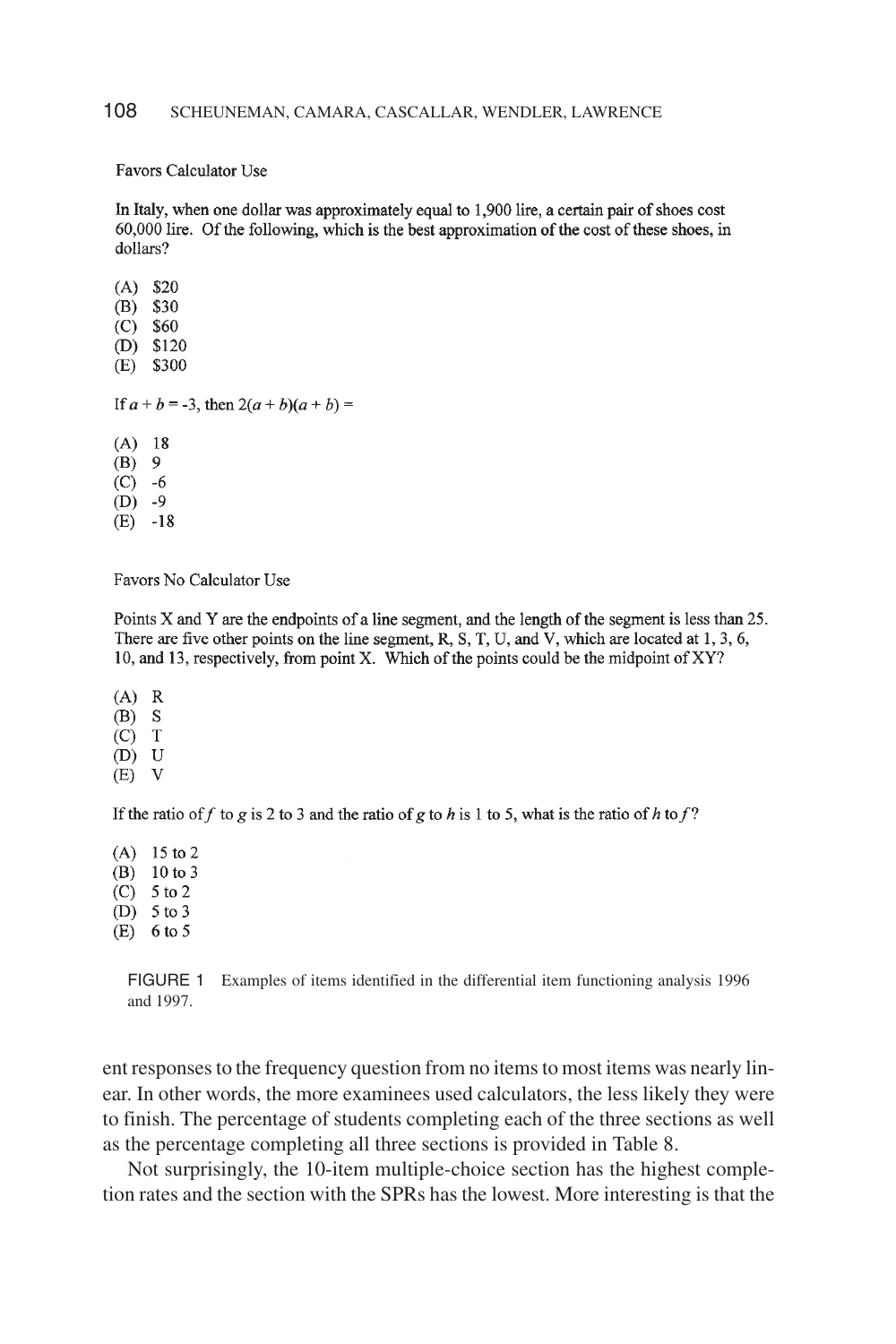The positive distance between k and 1/8 is the same as the positive difference between  $\frac{1}{2}$  and 1/3. Which of the following could be the value of  $k$ ?

 $(A)$  $1/7$  $(B)$  $1/6$  $7/24$  $(C)$  $(D)$ 23/24  $(E)$  $4/3$ 

A rectangular-shape field has a perimeter of 400 feet and a width of 80 feet. What is the area of the field in square feet?

**Student Produced Responses** 

If  $(3 \times 10^n) + (5 \times 10^4) = (5.03 \times 10^4)$ , what is the value of *n*?

**Student Produced Responses** 

If x divided by one-half is 50, what is the value of  $x$ ?

**Student Produced Responses** 

FIGURE 2 Items favoring the use of a scientific calculator 1996 and 1997.

difference between calculator use on no items to most items is the largest on the 25-item multiple-choice section in which there is a difference of 14%. The change for the section with the SPRs is less than 5%.

The completion rate on the SAT, however, is not necessarily due to speededness of the sections. The SAT I is formula scored with a small penalty for incorrect responses on multiple choice and quantitative comparison items. This provides an incentive for people to omit responses rather than guess. Items at the end of sections tend to be more difficult, and therefore, more likely to be omitted. On the other hand, those examinees using calculators more often (i.e., one half or one

| Percentage of Examinees Completing the Math Sections<br>(by Frequency of Calculator Use) |             |                                  |         |      |      |  |  |
|------------------------------------------------------------------------------------------|-------------|----------------------------------|---------|------|------|--|--|
|                                                                                          |             | Number of Items Using Calculator |         |      |      |  |  |
| <b>Section</b>                                                                           | <b>None</b> | A Few                            | A Third | Half | Most |  |  |
| 25 MC items                                                                              | 68.9        | 67.1                             | 64.1    | 59.1 | 54.9 |  |  |
| 25 OC & SPR items                                                                        | 53.7        | 54.4                             | 52.1    | 49.8 | 48.9 |  |  |
| 10 MC items                                                                              | 85.2        | 82.5                             | 81.3    | 79.9 | 77.6 |  |  |
| All sections                                                                             | 41.0        | 38.9                             | 35.4    | 32.0 | 29.3 |  |  |

TABLE 8 Percentage of Examinees Completing the Math Sections

*Note:* MC = multiple choice; QC = quantitative comparisons; SPR = student produced response.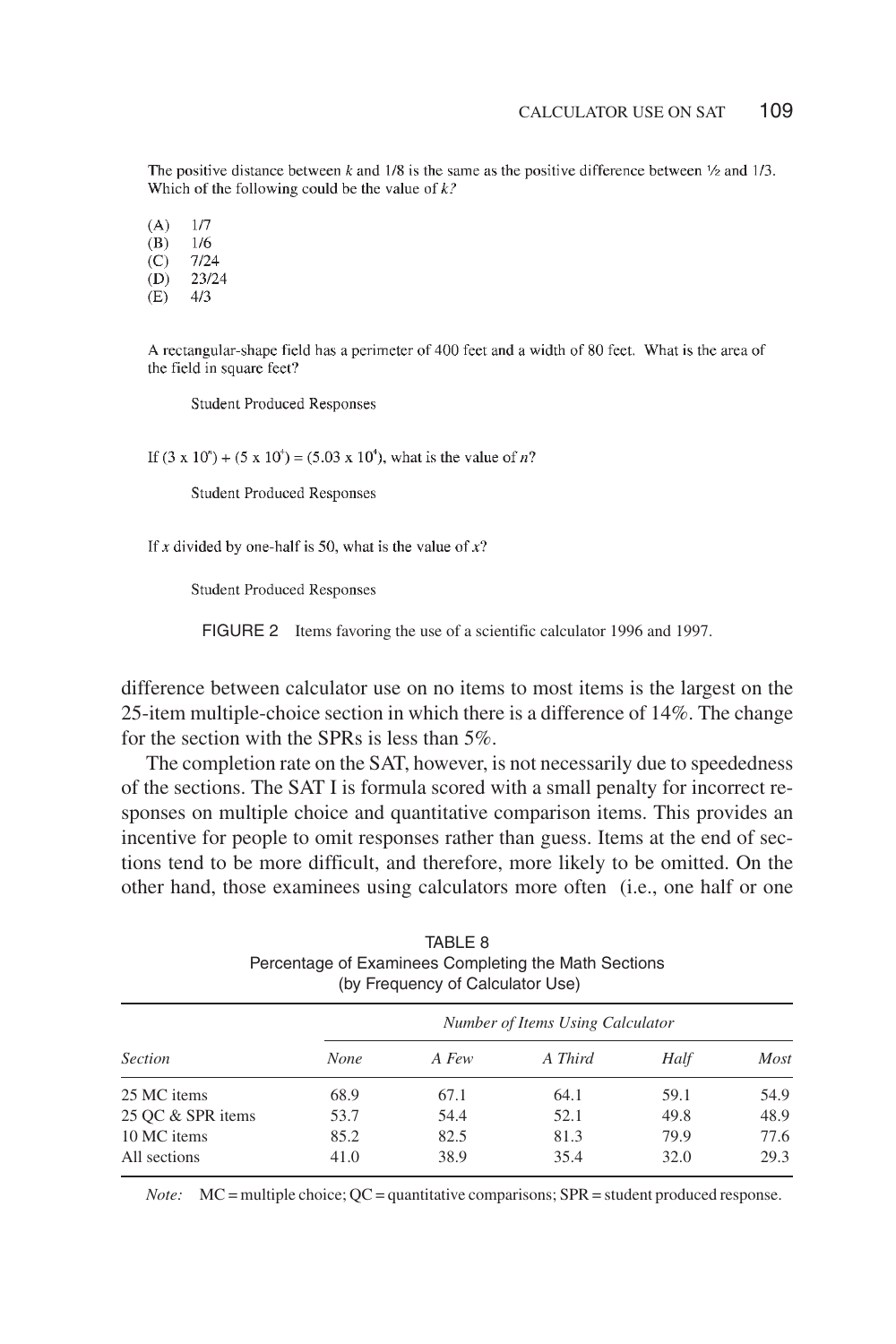third of the time) also tend to be more able than those using them infrequently, making the lack of time a plausible explanation for at least the former group of examinees.

# SUMMARY AND CONCLUSIONS

The results of this study showed that nearly all the examinees reported bringing calculators to the test and about 65% used them on one third or more of the items. This is an increase in both the proportion of examinees with calculators and the extent of calculator use from earlier studies. The majority of examinees brought scientific calculators, although the percentage bringing graphing calculators was substantial and increased between the 2 years of the study. It should be noted that 1997 was the 4th year in which calculators were used on the SAT I. Further changes in calculator use may have occurred in the years since these data were collected.

Some differences in calculator use were observed between groups. Girls were more likely to bring calculators than boys and they generally used them on more items. Similarly, White and Asian American students were more likely than African American and Hispanic American students to bring calculators to the test and White students used them on more items than the other groups and African American and Hispanic American students used them on fewer items. In addition, Asian American and White students were more likely to use graphing calculators than Hispanic American or African American students.

Although calculator presence, frequency of use, and calculator type were each associated with test scores, this relation appears more likely to have been the result of able students using calculators differently than less able students. Students who brought calculators to the test and used them on one third or more of the questions performed better than other students did. Those using scientific calculators performed better than those using four-function calculators, and those using graphing calculators performed better than the others. This finding is generally consistent with results from Morgan (2000) illustrating that among advanced placement students, higher ability students are more likely to use graphing calculators with advanced features.

The preliminary regression analyses showed, however, that after the graphing calculator variable was entered into the model, the only calculator variable that accounted for more than 1% of the variance in SAT scores was the one related to calculator access. The percentage of variance in test scores accounted for by calculator access and type of calculator was further reduced when other variables representing academic achievement, student demographics, and self-perceived math ability were included in the regression model. Nevertheless a small percentage of variance was still accounted for by the two calculator variables even in the final model.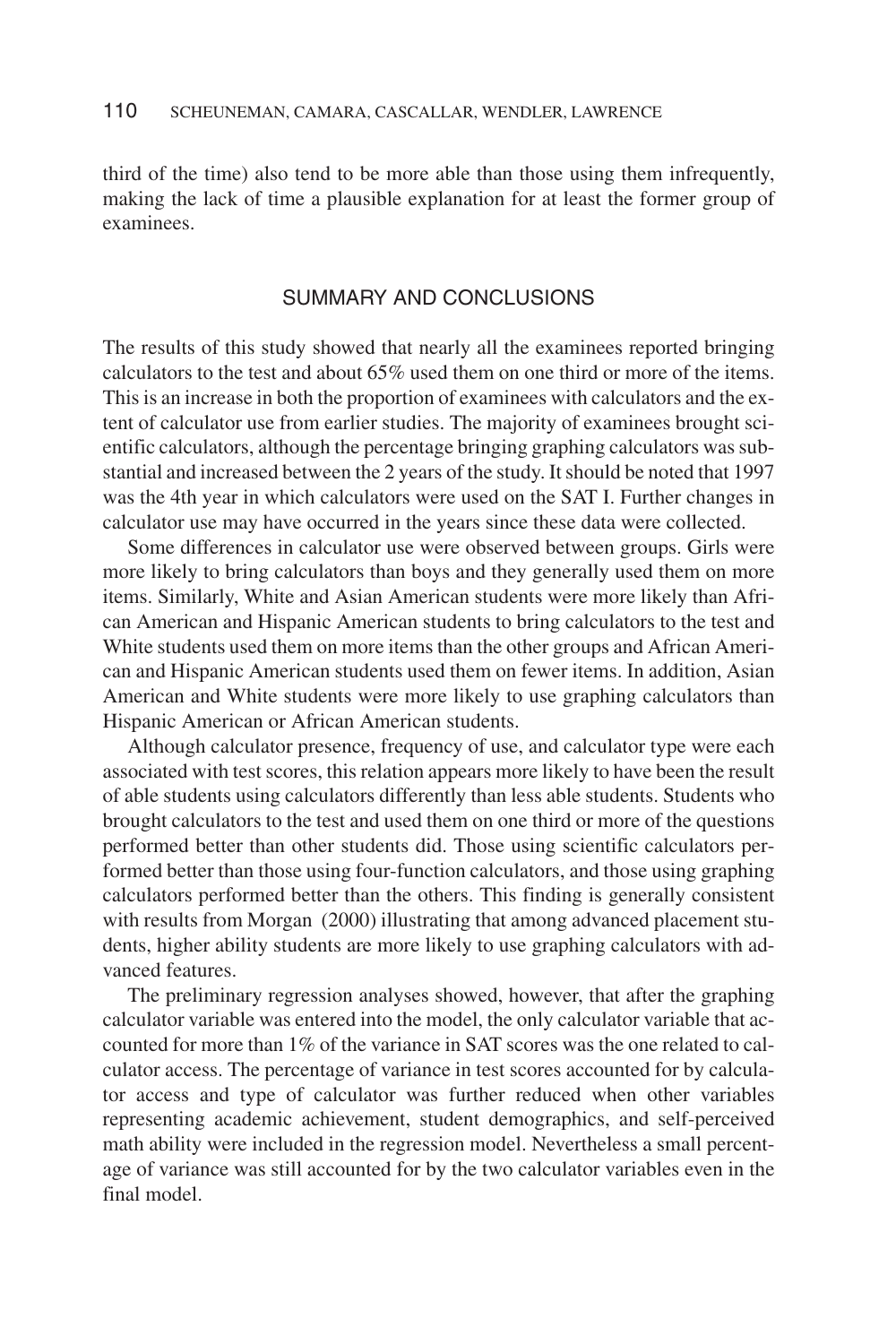The DIF analyses also showed more differences in performance associated with frequency of calculator use than with the other calculator variables. In addition, the DIF analyses contrasting groups defined by calculator frequency showed items both favoring frequent use and those favoring little use of calculators. Items favoring calculator use generally included some type of computation or required keeping track of the sign or decimal point in arriving at the answer. Hearn and Lloyd (1987) similarly found that items on the General Educational Development Mathematics tests requiring computation became differentially easier with calculators and items where the answer was in fraction form versus decimal form were more difficult when calculators were used. The small number of items favoring those not using a calculator often included numbers in item stems, but computations were not an important part of the solution.

Data concerning rate of completion showed a near-linear relation between percentage of items completed and frequency of calculator use, with those using the calculators less often being more likely to complete the examination. This finding may account for the slight drop off in mean scores for those examinees using the calculator on most items as compared to those using it on one third or one half of the items. Speededness with higher frequencies of calculator use was also postulated by Bridgeman and Potenza (1998) based on their results.

A final point of interest concerns the effects of graphing calculators. We were unable to detect any variable to add to the regression analyses that would reduce the contribution of graphing calculators to zero. One possible cause might be that characteristics of particular items favor graphing calculators in ways that DIF analyses fail to detect. Another possibility is that students accustomed to using graphing calculators actually use different metacognitive strategies that may increase their performance on specific items. Differences in students'approach to problems is an area where further investigation would be required. If such differences are found, teachers might then consider how differential strategies could be used in teaching.

Finally, for those who work with students who are preparing to take standardized math tests such as the SAT or ACT, the advice to students is to make sure that they understand the intent of the question before using the calculator. They should learn to be selective about the items on which the calculator is used. The calculator should be used as an aide; using it on all items may take too much time.

The results of this study reflect the increasing use of calculators in mathematics education and assessment. Students do bring and use calculators in taking the SAT and many other large testing programs, and the calculator is increasingly viewed as an integral tool in teaching and the assessment experience.

#### ACKNOWLEDGMENT

Alicia S. Cascallar is now at Assessment Group, Inc., Falls Church, VA.